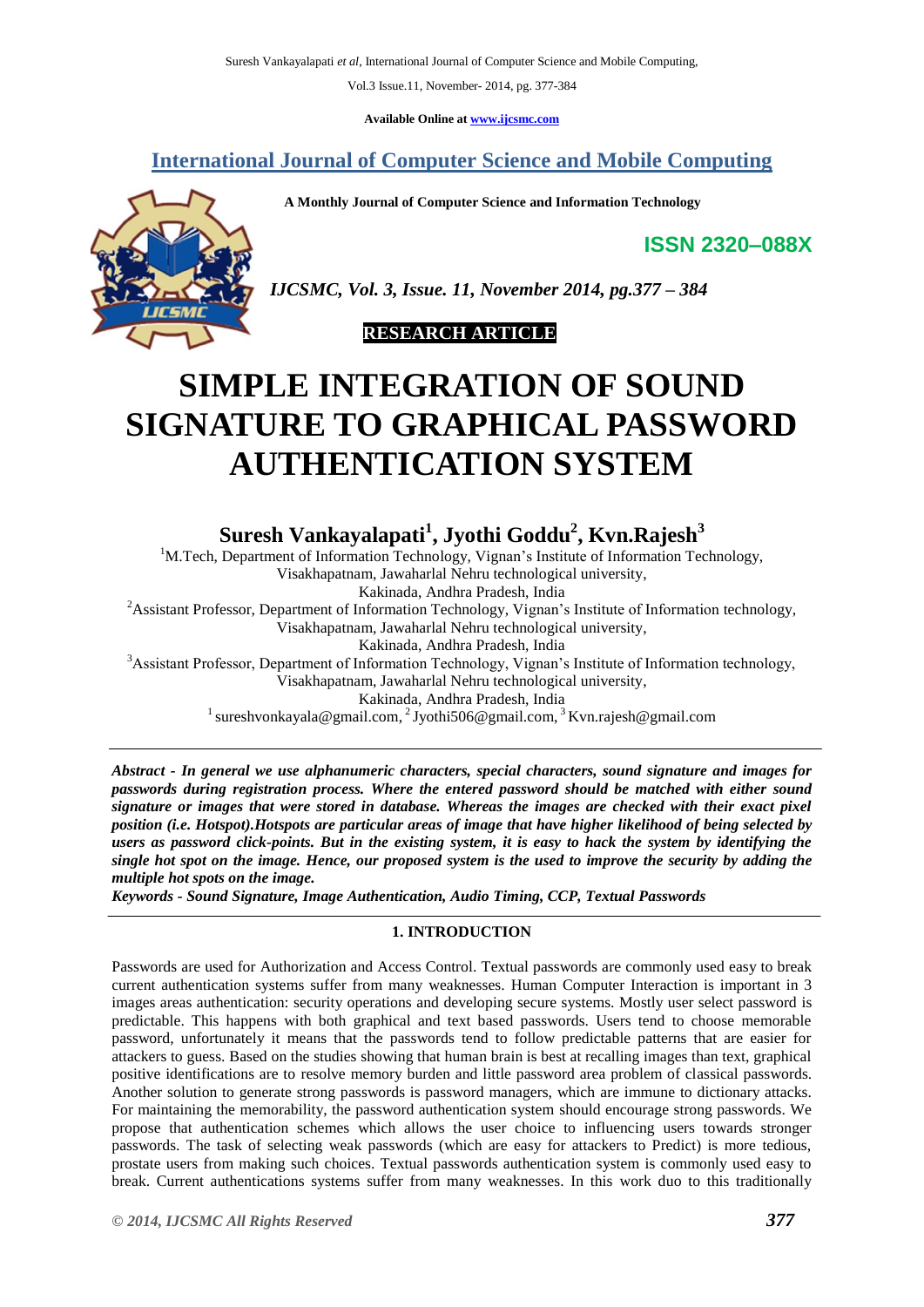developed application is more security Cued Click Points of images some click different pixel position on the image. Various graphical password schemes have been features alternative to text-based passwords enter in the profile unfortunately any unauthorized person enter into our profile using textual user name and password but we have to restrict that person using sound signature and graphical password authentication image cued click point on like image.

**Section 1**: discussed about introduction of a system. Literature

## **2. LITERATURE REVIEW**

**S**.Wiedenbeck, A. Brodskiy2011 [1], In which user is asked to select a sound signature, which helps the user in order to remember the click-points during login phase even if the user tries to login after a long time, and a tolerance dimension during password creation process.

DuhanPooja, Gupta Shilpi, 2012[2]. In which graphical passwords strength comes from those users can recall and recognize pictures more than words. Token based systems can also be used as way of authentication in banking systems. But cards are loss or theft. Biometric recognition scheme has its advantages and disadvantages based on several factors such as consistency, uniqueness.

Alankrita Ladage, Swap nil Gaikwad April 2013[3], discussed about sound signature used by the sound clips and the pause time. If the pause time and the sound clip entered previously are correct the user is authenticated otherwise the user is considered as outsider.

Sonia Chiasson, P. C. Van Oorschot, 2011[4], discussed about persuasion to influence user choice in click based graphical passwords encouraging users to select more random, and hence more difficult to guess, click points presentation process. We propose to extend our existing work for supporting sound signature processes for higher authentications in integrating security of data for accessing services.

S. Chiasson, A. Forget, R. Biddle, and P.C. van Oorschot, 2009[5],described in their work that according to human psychology; one can memorize the click points easily when compared to the textual passwords. The number of click points and the number of images included in the password creation depend upon the user's choice.

A.Perrig and D. Song 1999[6], discussed that password consists of sequence of some images in which user can select one click-point per image. In addition user is asked to select a sound signature corresponding to each click point this sound signature will be used to help the user in recalling the click point on an image.

Birget, J.C. D. Hong.Memon September 2006[7], discussed that the user can click only one point or the number of points he can remember based on his memorizing capability on each of the images rather than on clicking on several points on one single image.

S.Wiedenbeck, J.C.Birget, A.Brodskiy, N. Memon, ACM SOUPS", 2005[8], discussed about recall-based techniques; a user selects images during the registration and is asked to reproduce something that he or she created during the registration phase.

**Section 2**: discussed about Literature Review of system. Architecture of Authentication System.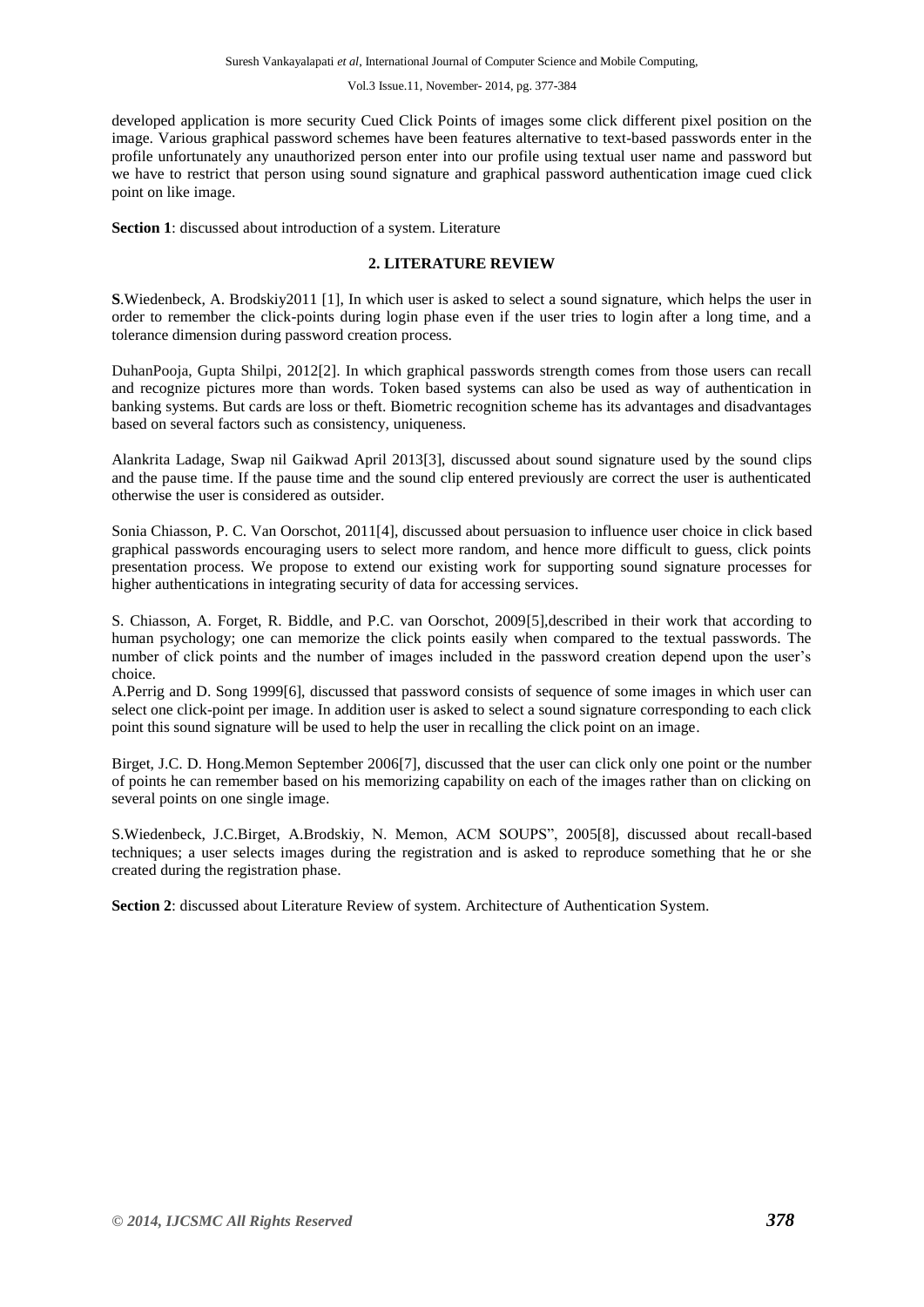## **3. SYSTEM MODULES**

Fig.3.1 Shows the Modules for integration of text, sound and image for the generation of password authentication system.



 **Fig.3.1. Architecture of System Modules Proposed Authentication System**

## **User Registration Maintenance Module:**

This module allows the registration of the users. The users are created with security accounts in the SQL Server database. Each user is associated with password. Only users having these accounts can access the application to perform any specific task.

## **Associate Sound Signature Module:**

The module allows the user to choose an audio file at runtime or use his voice for creating sound file. This audio is converted to binary format and this binary file is then encrypted and associated with the graphical password and dumped into the SQL database. It strengthens the security of the protected data.

## **Graphical Password Generator Module:**

The module allows the user to generate password from images. The user has to specify the required image and click on the image to generate strokes. Each stroke provides a pair of co-ordinates x, y location from the image. The co-ordinates in the pattern are clicked and the number of strokes along with the image is redirected to the database after performing encryption. The source image can be deleted as the application does not have a direct dependency on the physical file as the image and click information has been directed to SQL database.

## **Verification Module:**

During verification phase, the details that the user enters during registration phase and login phase are verified.

## **Login Verification Module:**

In this user details compared with database information, if both are equal user can login for accessing data and modification also possible. While registration image clicks done and corresponding pixel positions are return in the form of the tolerance and compare that with registration information. Same process done in sound-module which is part of the registration form as well.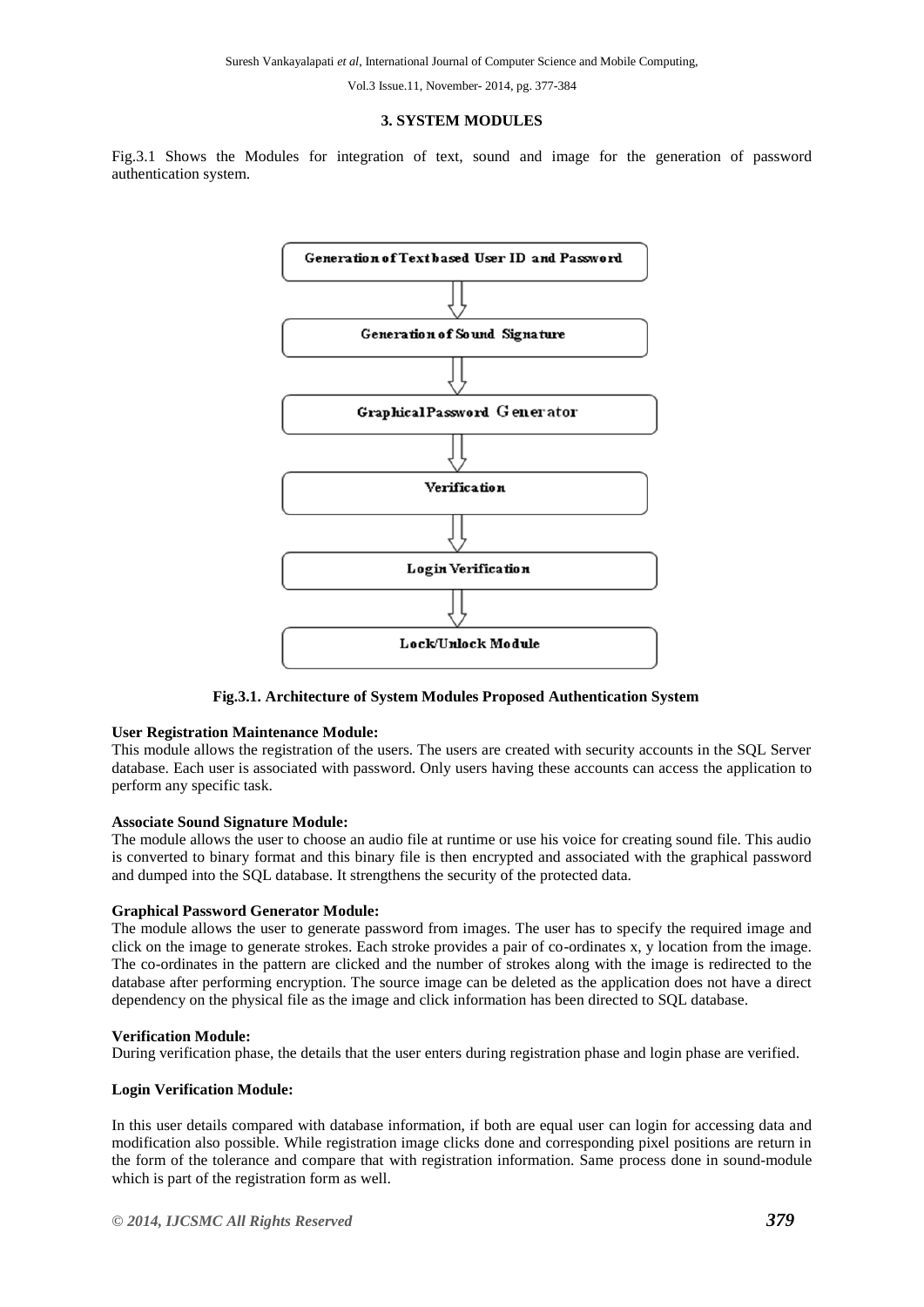## **Lock/Unlock Module:**

Protecting of our data and information from certain unwanted and prying eyes may become a dilemma if you end up with enough personal and private data on your computer or on your external storage devices. With information changing hands and data transfer figures at record numbers, critical files and folders like these need robust protection so that intruders or unauthorized users are stopped right in their tracks – whether to read, view, copy, move or delete them. If it is personal or confidential, it needs protection! Folder lock uses GPAS for protecting your files.

**Section 3**: discussed about Architecture of Authentication System. Methodology

## **4. METHODOLOGY**



## **Fig4.1. Architecture of Integration of sound signature to graphical password authentication system**

Registration process is used to provide security to document using text password (ie user name and password) ,to overcome hacking of text password more security is provided by using sound signature . Sound Signature using .wave form of timer tone is used as password. If someone is trying to hack the second process then we provide more security using images and pixel positions using x and y coordinates. In login, if verification matches from database then only login to the system is done. If verification does not matches can't access the secure document that will be checked from database retrieval system.

**Section 4** : discussed about Methodology. Algorithm

## **Algorithm:**

As Flows shows integration of sound signature in graphical password authentication system.

```
Begin:
```
**Step.1:-**Read Text (T),Sound signature(S), and two pixel position cooridinates (p,q) of five Images(I) in Registeration Process.

**Step.2:-** if (Text==T) then Success else Failure **//Text Password Failures enter into next level** end **Step.3:-** if (Sound Signature==S) then **Success**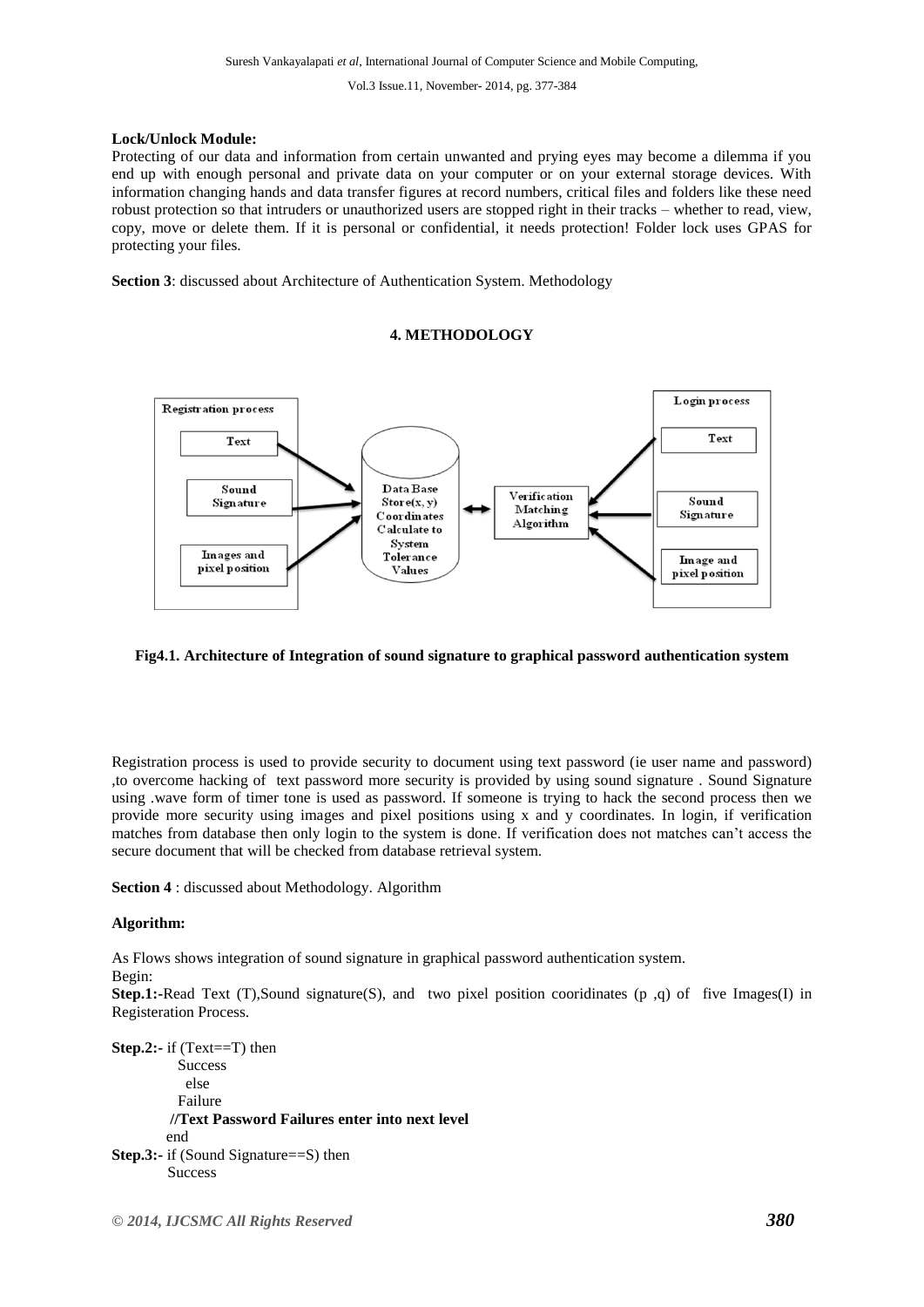else Failure end

"S" is Sound Signature provide secure freqence of sound and time.

#### **//if this provide fails enter into next level.**

```
Step.4:-Repeat for Count<- 1,2,3,4,5
```
 $if (Image(x,y)=I)(x,y))$ then **Success**  else Failure

end

 **"I"Image provides security to our document using pixel position authentication system. Step.5:-** Distance between two vectors logging in with pixel position(p,q) x andy is acalculated as

$$
d(x,y) = \sqrt{(x_1 - y_1)^2 + (x_2 - y_2)^2 + \dots + (x_n - y_n)^2}
$$

pixcel position on image p(x corridinates) =x1,x2,x3,x4,x5,............xn.

pixcel position on image  $q(y \text{ coordinates}) = y1, y2, y3, y4, y5, \dots$ ..............yn.

**Step.6:-** Above value is caluculated for each images if the distance comes out than a tolerance values.the value of decided to the applications.in oursystem value is select by the user.

$$
\int \sum_{i=1}^{n} (x_i - y_i)^2
$$

**Step.7:-** end

**Section 4:** discussed about Algorithm. Implementation

## **5. IMPLEMENTATION**

Fig.5.1 shows the overal implementation of home page, consisting of two modules

**Registation**:The first process of this system is to register, which the user generates his pasword based on the alphanumeric characters, special characters, sound signature and images as an inputs for the protection of files/data. This will provide security in personal data files in registration process.

**Login**: This Module process in security mostly in used in re user name and password system check with our personal data files.



**Fig.5.1: Registration in login page**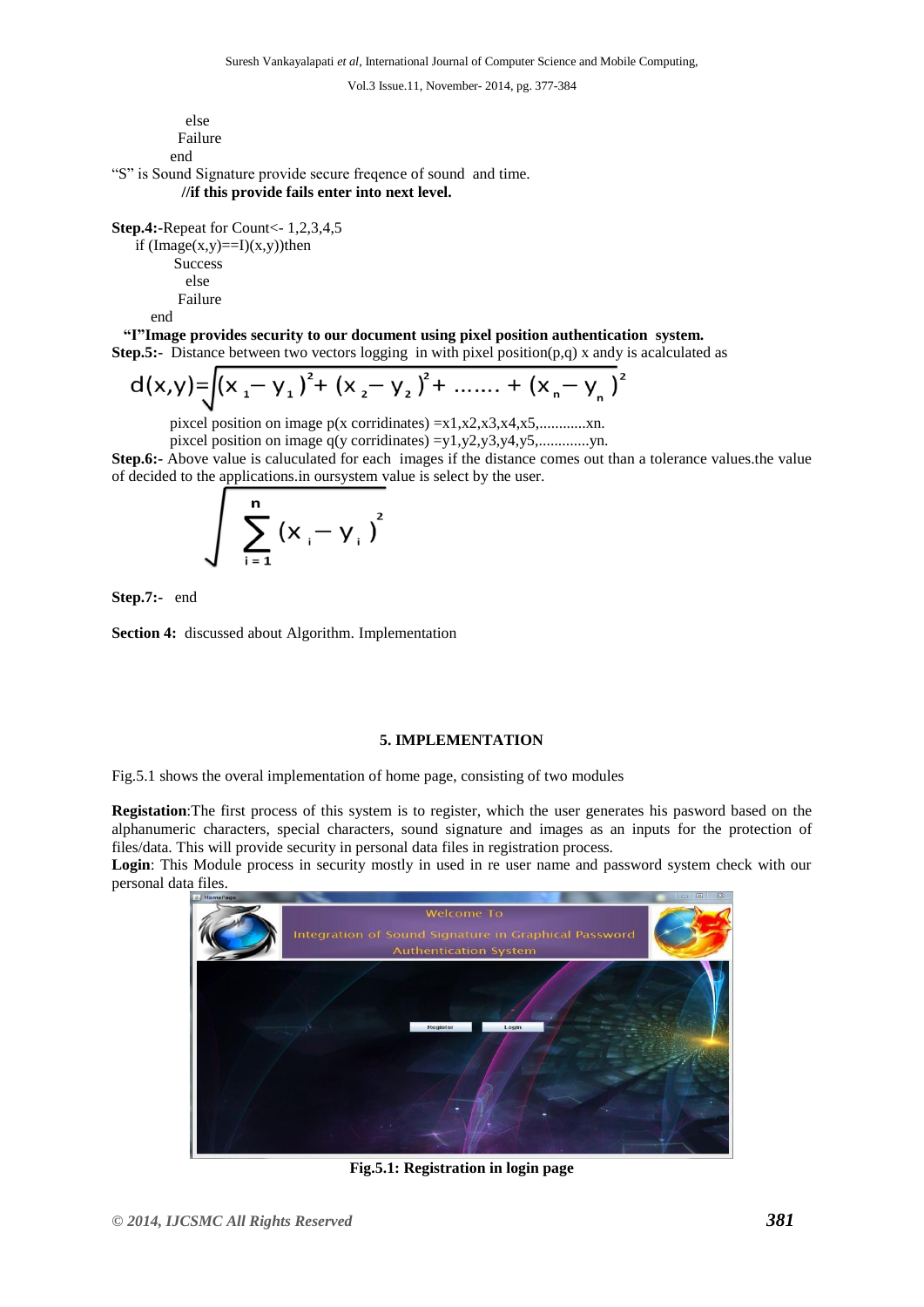#### Suresh Vankayalapati *et al*, International Journal of Computer Science and Mobile Computing,

Vol.3 Issue.11, November- 2014, pg. 377-384

| <b>Browse Data To Protect</b><br><b>Browse</b><br>Selected Data Is :<br>D.\my parasonal\ll.jpg                                  | <b>Enter User Details</b><br>User Name: sring<br>Password:   *****              |  |  |  |  |
|---------------------------------------------------------------------------------------------------------------------------------|---------------------------------------------------------------------------------|--|--|--|--|
| Submit                                                                                                                          | Conformation Password :<br>Submit                                               |  |  |  |  |
| <b>Enter Audio Details</b><br><b>Ilrowse</b><br><b>Start Play</b><br>Pause<br>Resume<br>Stop<br>Running Time:<br>00.8<br>Submit | <b>Enter Image Details</b><br><b>Browse Images You Want</b><br>Browse<br>Submit |  |  |  |  |
| Press Any Button To Your Required Operation<br>Back<br>Submit<br>Cancel                                                         |                                                                                 |  |  |  |  |

**Fig.5.2: Interface of audio details**

Inter face of audio sound signature in graphical password authentication system browsing data to protected in theselect data is security in some file.Next process in sound signature enter in to audio frequency browsing file .wave from ring tone setting sound start play of sound running time of setting particular time compress in the sound signature of browsing file. Next enter into an interface audio frequency of sound signature in particular .wav format tone play of sound signature and time. Browsing into a audio file upload .wave Frome of frequency particular time compression in audio sound signature.





Next enter in to browsing selecting of 5images and then some pixel position in different areas on the image cued click point on the image it is stored in data base .Select in 5 images of conformatio correct image and reset of image in the culd-click point of some pixel of position in the image in culd-click point then submet in click.press any buttion to your registration operation back,submet,cancel select submet buttion.browsing file secqure to storaged in database then recive in data file of sql connected file name. **Section 5:** discussed about Implementation. Results

## **6. Results**

Output module in the browsing output file location to store in data base open in data base file enter re username and password enter in to the data base list enter in to data base file name login id enter in to the mouse position user Play sound signature to Play random sound Get click points and prepare login vector in to Compare login and user login on next Fetch User profile in Show Image from user Detect mouse position on cued click point correct on mouse position pixels position clicking on image positions. Next browsing output location to storage browsing output file location database connected in database file name open in secure file show me in file in this project is privacy integration sound signature in graphical password authentication system more security in personal files.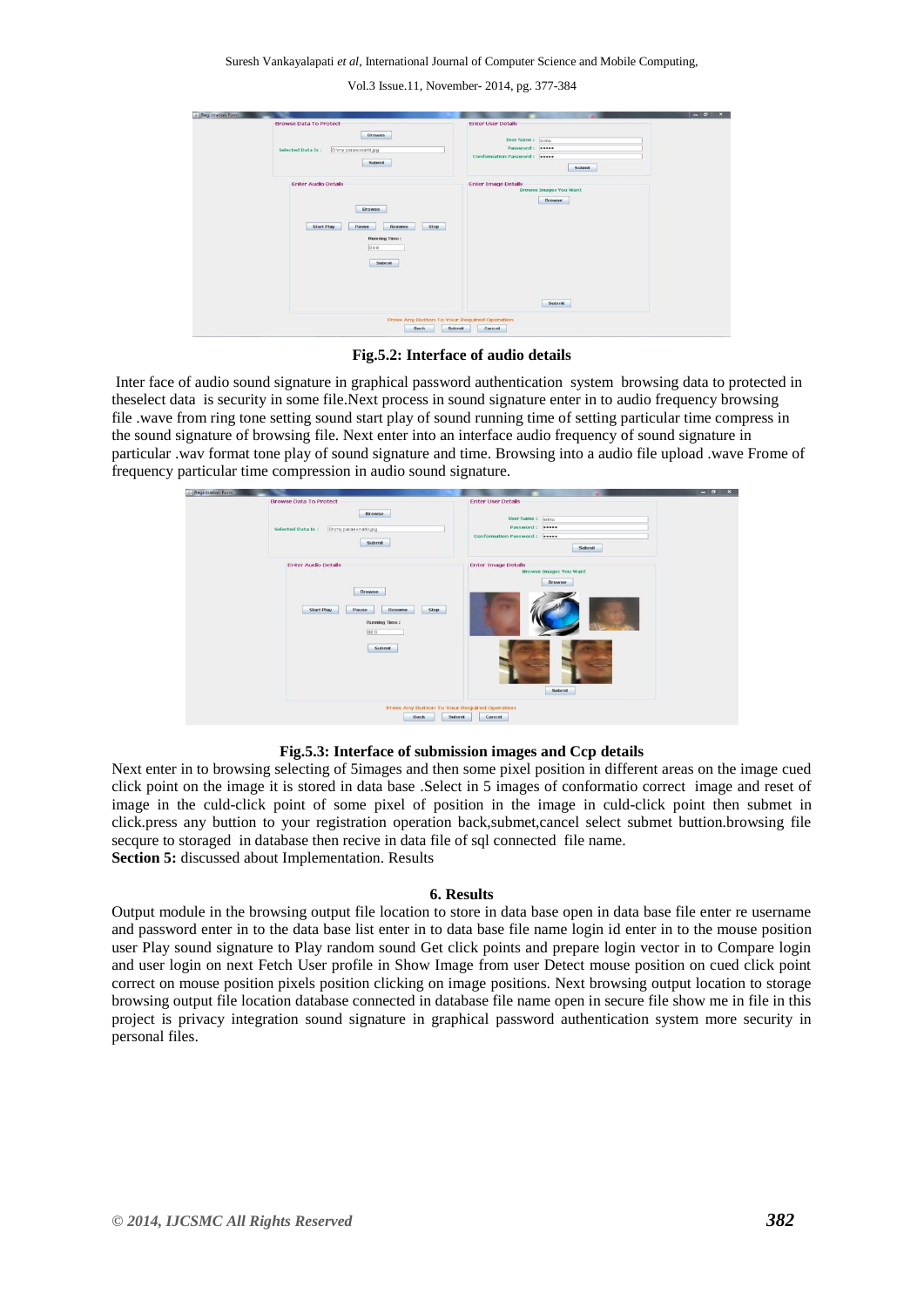Suresh Vankayalapati *et al*, International Journal of Computer Science and Mobile Computing,

Vol.3 Issue.11, November- 2014, pg. 377-384

| & OutputModule               | $\mathbf{x}$<br>ᄆ<br>$\equiv$               |
|------------------------------|---------------------------------------------|
|                              | <b>Browse Output File Location To Store</b> |
|                              | <b>Browse</b>                               |
| <b>Output File Location:</b> |                                             |
|                              | Submit                                      |
|                              |                                             |

**Fig 6.1: Output Module**

Data collected from 4 participants. Each participant was asked to register himself/herself and then each was invited to for login trail times as legitimate user and 5 times as impostor randomly. By using the system the observation of resultes giving 99% accureance of security rather than other traditional systems.

| <b>Users</b>   | User<br>name, passwd      | User leveles | X Corridition      | Y Corridination    | Tolarence value |
|----------------|---------------------------|--------------|--------------------|--------------------|-----------------|
|                | User-4.<br>password-4     | 3            | 75, 73, 73, 73, 74 | 85, 85, 86, 87, 85 | 27.018513       |
| $\mathfrak{D}$ | User- $5$ ,<br>pass-5     | 3            | 73, 74, 74, 71, 73 | 88, 89, 87, 88, 88 | 33.660065       |
| 3              | User-ravi,<br>pass-ravi   | 3            | 3,84,82,122,81     | 3,41,73,67,39      | 81.969505       |
| 4              | User-valli,<br>pass-valli | 3            | 1,86,122,82,60     | 0,39,64,72,67      | 74.397585       |

**Section** 6: discussed about Results. Conclusion

## **7. CONCLUSION**

The use of graphical images and sound signatures strengthens the security system by almost removing the chances of getting breached. This application can be used for providing security to any application by placing this application over any application which is needed to be secured and whose security system is to be enhanced. We have proposed a novel approach which uses sound signature to recall graphical password click points. No previously developed system used this approach this system is helpful when user is logging after a long time. In future systems other patterns may be used for recalling purpose like touch of smells, study shows that these patterns are very useful in recalling the associated objects like images or text. We can provide more security through combination of graphical passwords and sound signature. It provides more security to the data.

Section 7: discussed about Conclusion. Acknowledgment

## **8. ACKNOWLEDGMENT**

I would like to thank Principal of Vignan's Institute of Information Technology Dr. K. Alice Mary, for her encouragement to me during the work. I would like to thank our ever-inspiring Head of the Department of Information Technology, Mr. B. Prasad, for his spontaneous response to every request though he was busy with his hectic schedule of administration and teaching. I would like to express my deep sense of thanks to my project guideMs.G.Jyothi Assistant Professor for enlightening me with constructive suggestions for solving my problems patiently and helping me to improve the quality of work.